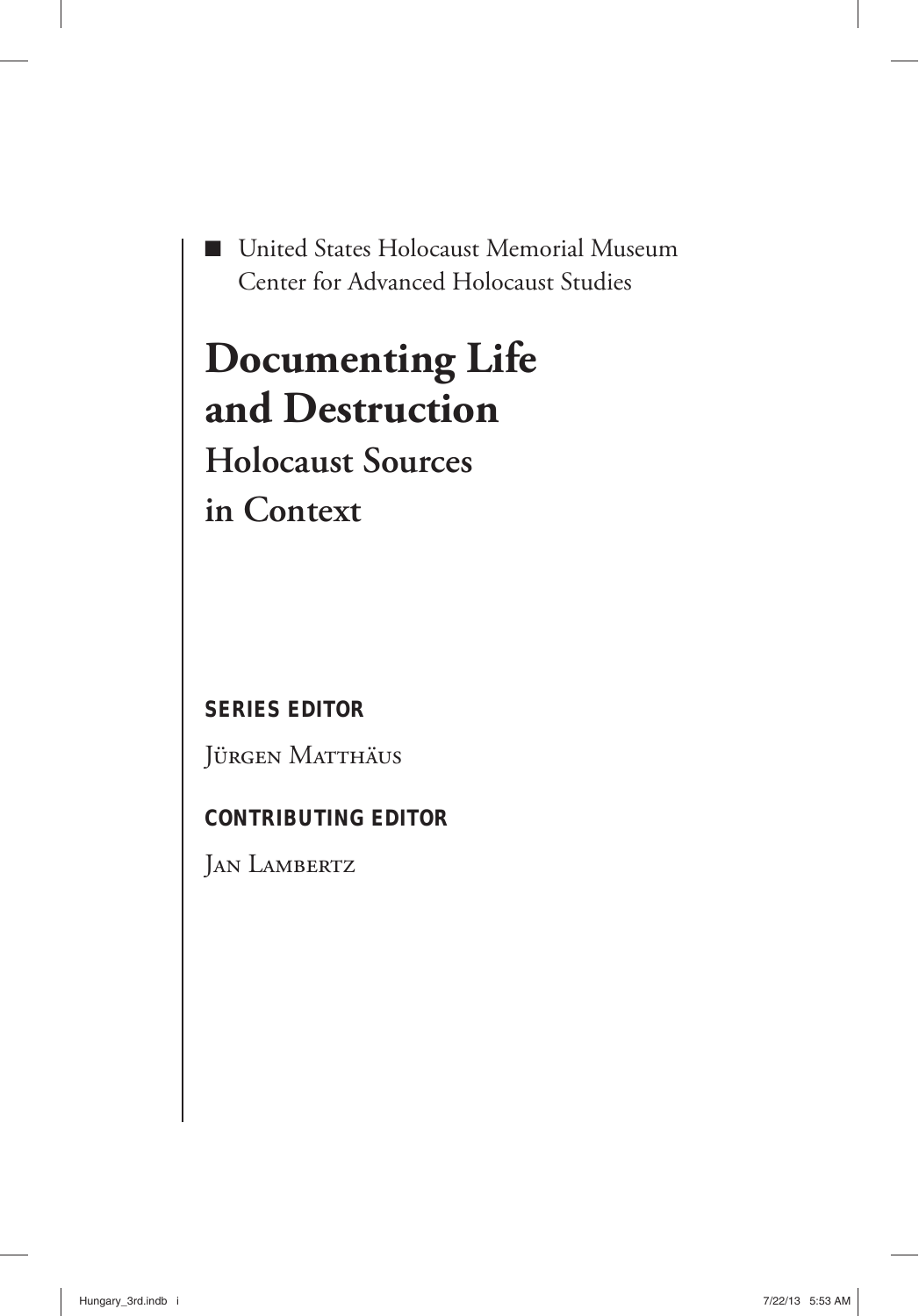## **DOCUMENTING LIFE AND DESTRUCTION HOLOCAUST SOURCES IN CONTEXT**

This groundbreaking series provides a new perspective on history using firsthand accounts of the lives of those who suffered through the Holocaust, those who perpetrated it, and those who witnessed it as bystanders. The United States Holocaust Memorial Museum's Center for Advanced Holocaust Studies presents a wide range of documents from different archival holdings, expanding knowledge about the lives and fates of Holocaust victims and making these resources broadly available to the general public and scholarly communities for the first time.

#### Books in the Series

- 1 . *Jewish Responses to Persecution, Volume I, 1933–1938*, Jürgen Matthäus and Mark Roseman (2010)
- 2. *Children during the Holocaust*, Patricia Heberer (2011)
- 3. *Jewish Responses to Persecution, Volume II, 1938–1940,* Alexandra Garbarini with Emil Kerenji, Jan Lambertz, and Avinoam Patt (2011)
- 4. *The Diary of Samuel Golfard and the Holocaust in Galicia*, Wendy Lower (2011)
- 5. *Jewish Responses to Persecution, Volume III, 1941–1942*, Jürgen Matthäus with Emil Kerenji, Jan Lambertz, and Leah Wolfson (2013)
- 6. *The Holocaust in Hungary: Evolution of a Genocide*, Zoltán Vági, László Csősz, and Gábor Kádár (2013)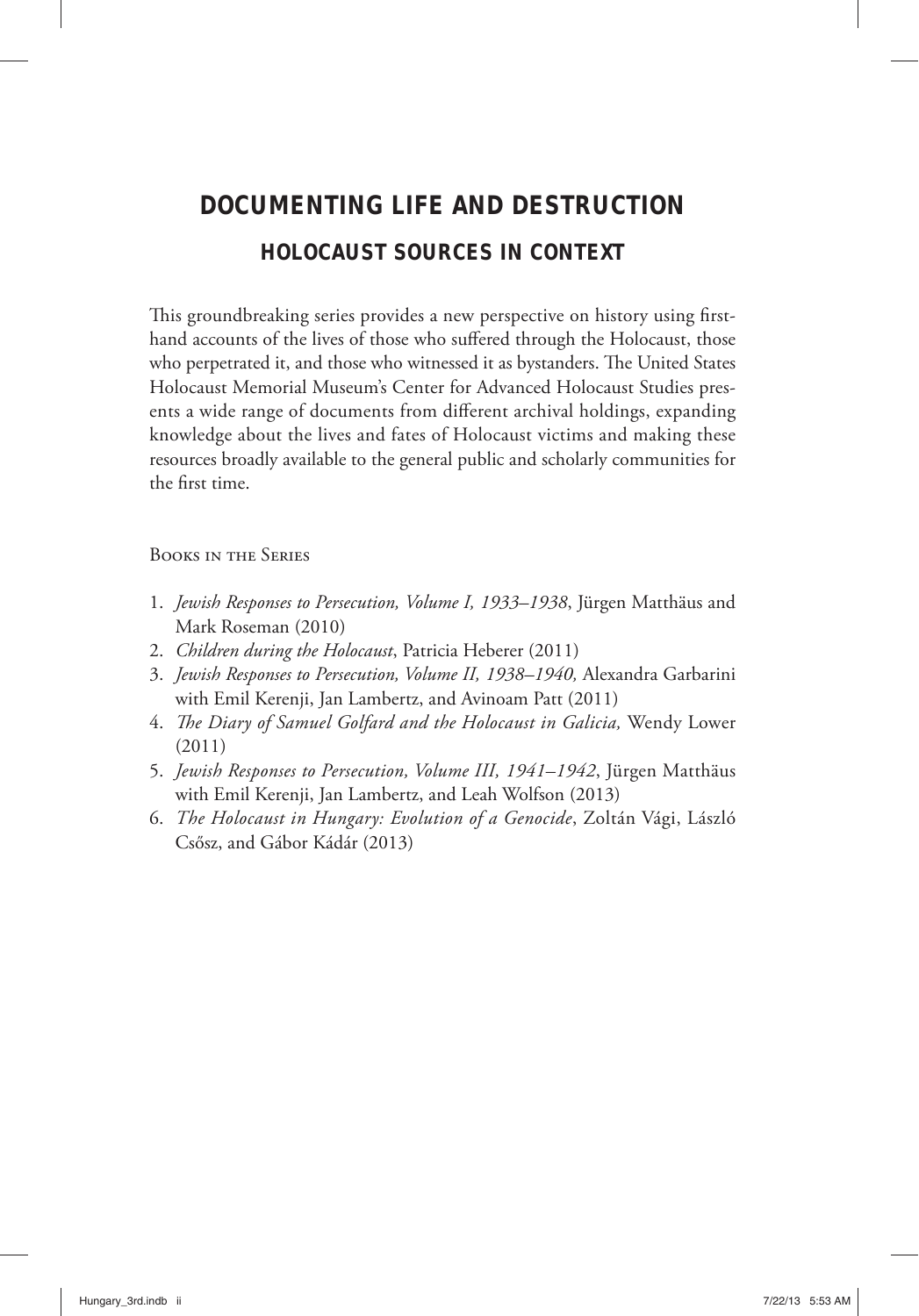#### *A project of the*

## **United States Holocaust Memorial Museum**

Sara J. Bloomfield *Director*

## **Center for Advanced Holocaust Studies**

Paul A. Shapiro *Director*

Jürgen Matthäus *Director, Applied Research*

*under the auspices of the*

### **Academic Committee of the United States Holocaust Memorial Council**

Alvin H. Rosenfeld, *Chair*

Doris L. Bergen Richard Breitman Christopher R. Browning David Engel Zvi Y. Gitelman

Peter Hayes Sara Horowitz Steven T. Katz William S. Levine Deborah E. Lipstadt

Michael R. Marrus John T. Pawlikowski Menachem Z. Rosensaft George D. Schwab James E. Young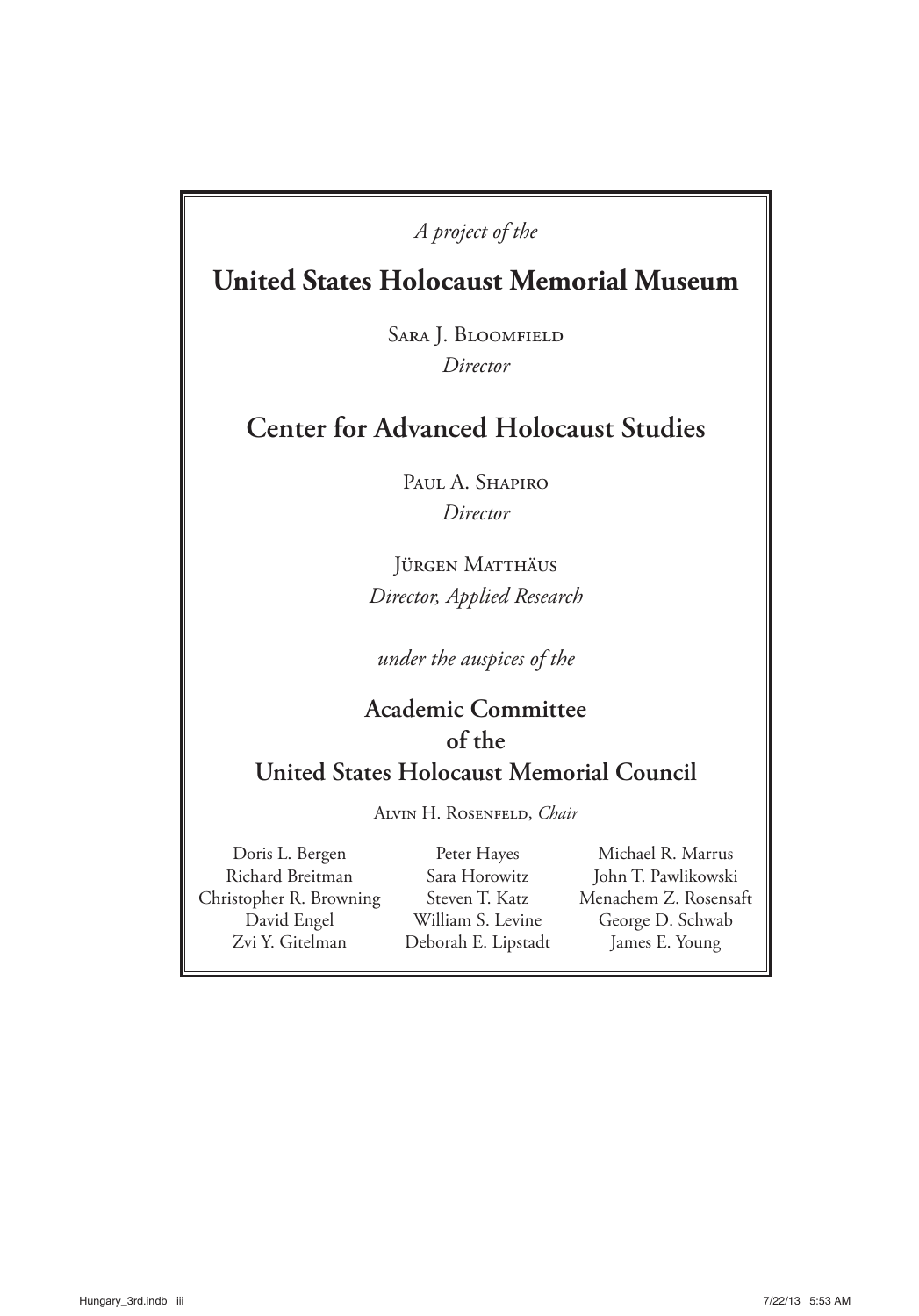

The authors have worked to provide clear information about the provenance of each document and illustration included here. In some instances, particularly for journals and newspapers no longer in print, we have been unable to verify the existence or identity of any present copyright owners. If notified of any items inadvertently credited wrongly, we will include updated credit information in reprints of this work.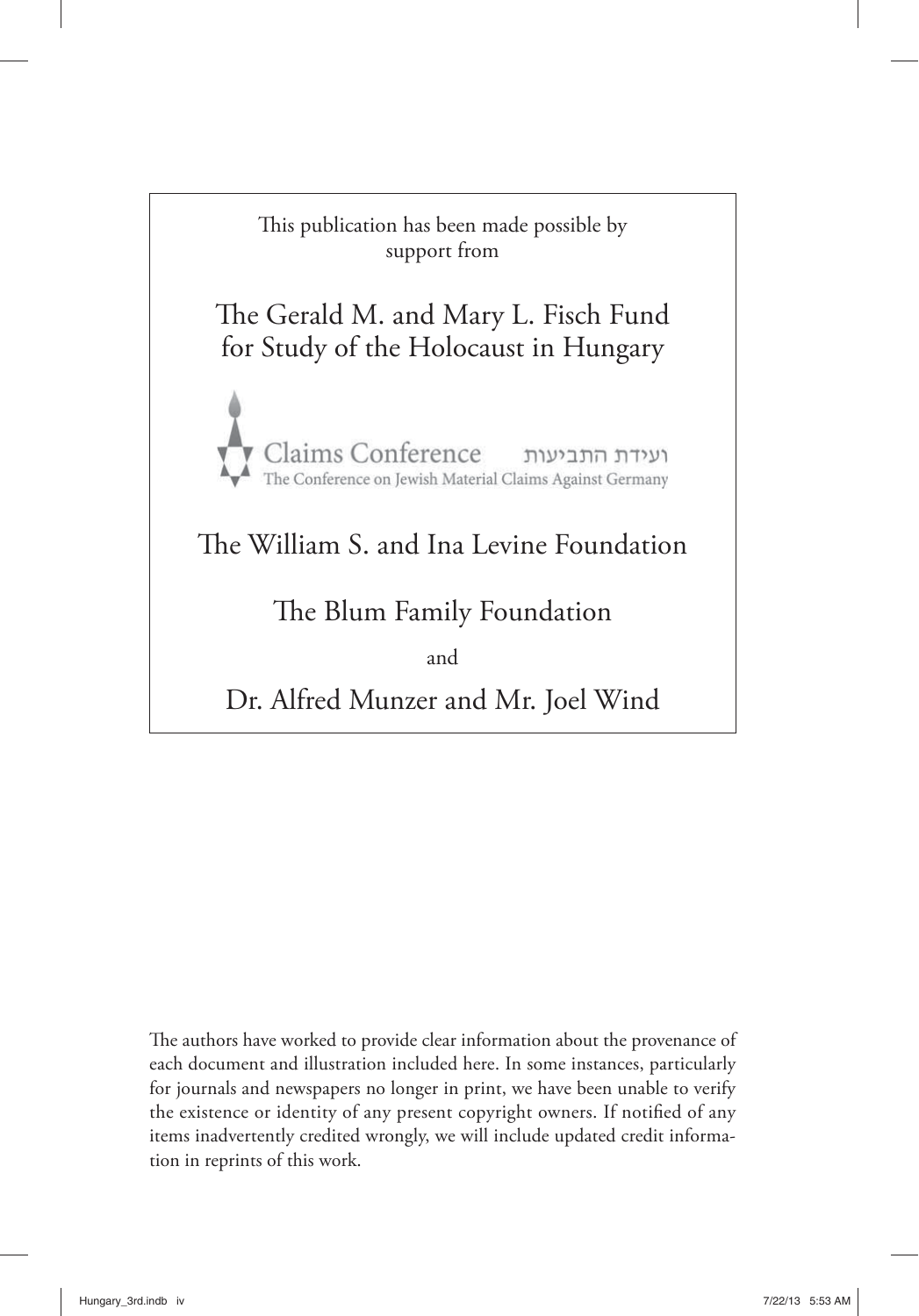**Documenting Life and Destruction** Holocaust Sources in Context

# **THE HOLOCAUST IN HUNGARY** Evolution of a Genocide

Zoltán Vági, László Csősz, and Gábor Kádár

Foreword by Randolph L. Braham

Advisory Committee:

Christopher R. Browning David Engel Sara Horowitz Steven T. Katz Alvin H. Rosenfeld

AltaMira Press in association with the United States Holocaust Memorial Museum 2013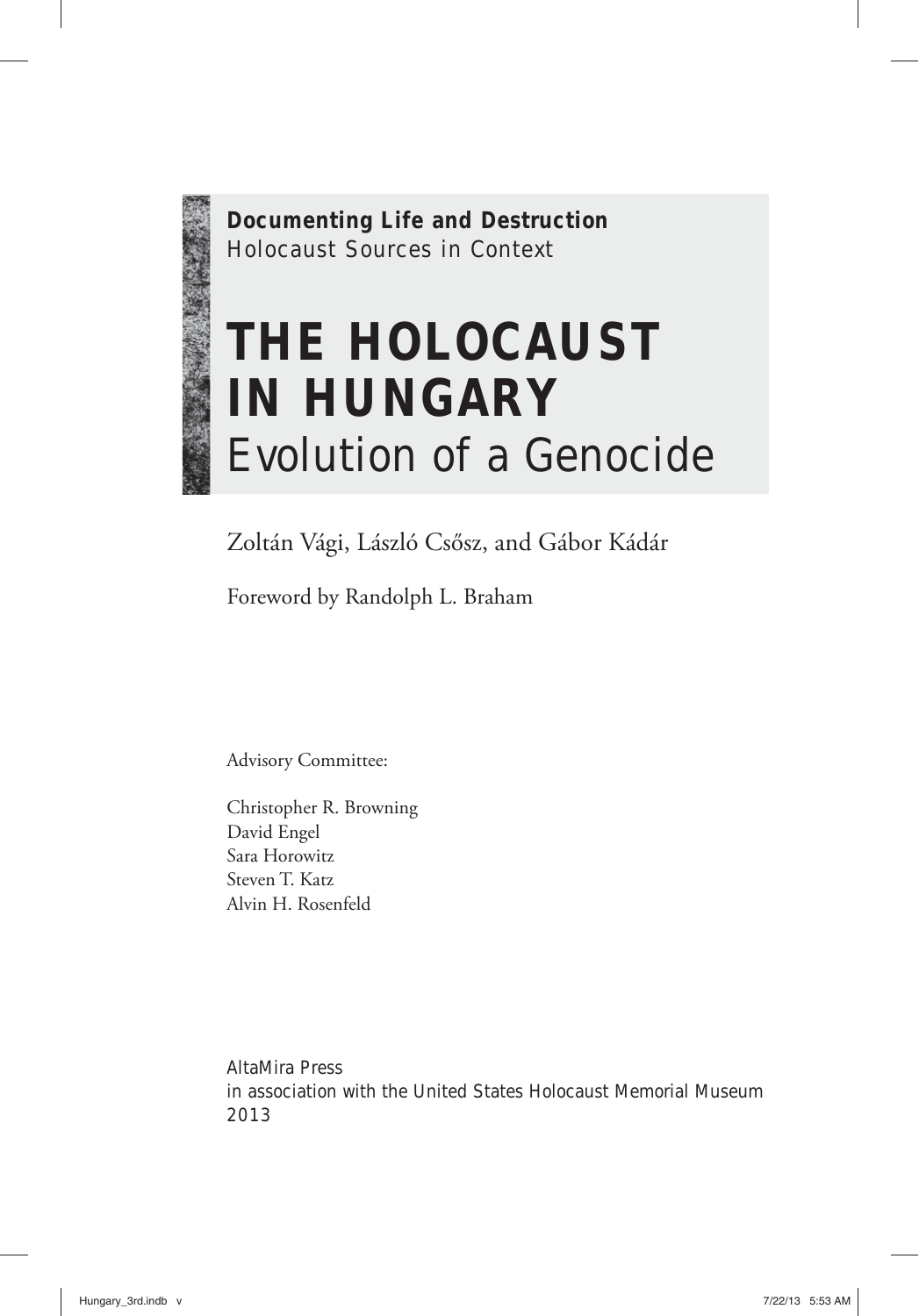#### **DOCUMENT 2-15: György Ottlik's report to the Ministry of Foreign Affairs, October 10, 1942, HNA, Series K 64, fascicle 96, item 41, file 437/1942.<sup>110</sup>**

#### [. . .]

On the first day, straight away, I spent three hours at Mr. Ambassador Sztójay's. The main topics of our conversation were the following: I told him about my impressions, consulting with him about what I should tell the German gentlemen I would be meeting, and how I should put what I was to say; after this, he told me about his understanding of the military and the political situation, all in a spirit of optimism, of course, and he spent a long time dwelling on the Jewish question. He pointed out that the Germans have shifted away from their original standpoint that they would solve this problem after the war. Their reason for this, according to him, is that they do not want to carry the burden of resettling the Jews into the peace negotiations. For this reason, they want to make the Jews vanish from Europe. Beyond this, they have two further reasons for this radical "solution": the Jews are enemies with whom one cannot make a peace agreement—a peace agreement and coexistence are conceivable with the English or the Americans (a German diplomat told me the same thing), but the Jews remain mortal enemies, so it is "us or them." The other reason is that the Jews, with their mentality and network, are everywhere friends of the enemy; during the war, they must therefore be removed from all occupied areas and allied countries. An ally or a friend who provides shelter for Jews and protects them is not a friend but should be regarded as an enemy. This approach has now been launched in France as well. Soon, they will pose a question for us as well, for there are just two problems weighing down on Hungarian-German relations, heavy burdens indeed. One is our treatment of the German *Volksgruppe*111; this has been improving for now, and grievances have been pushed into the background.<sup>112</sup> The other problem is far more severe: the great influence and

<sup>110.</sup> First cited in Karsai, *A budai vártól a gyepüig*, 203–6.

<sup>111.</sup> This refers to ethnic Germans living in Hungary.

<sup>112.</sup> Sztójay's remark refers to constant tension caused by the pro-Nazi movements and elements of the German minority in Hungary who wished to gain independence from the Hungarian state and increase the influence of Nazi Germany. The government warded off these attempts with ever-decreasing success. For a detailed account, see Loránt Tilkovszky, *Ez volt a Volksbund. A német népcsoport-politika és Magyarország* (Budapest: Kossuth, 1978); Loránt Tilkovszky, *Hét évtized a magyarországi németek történetéből. 1919*–*1989* (Budapest: Kossuth, 1989).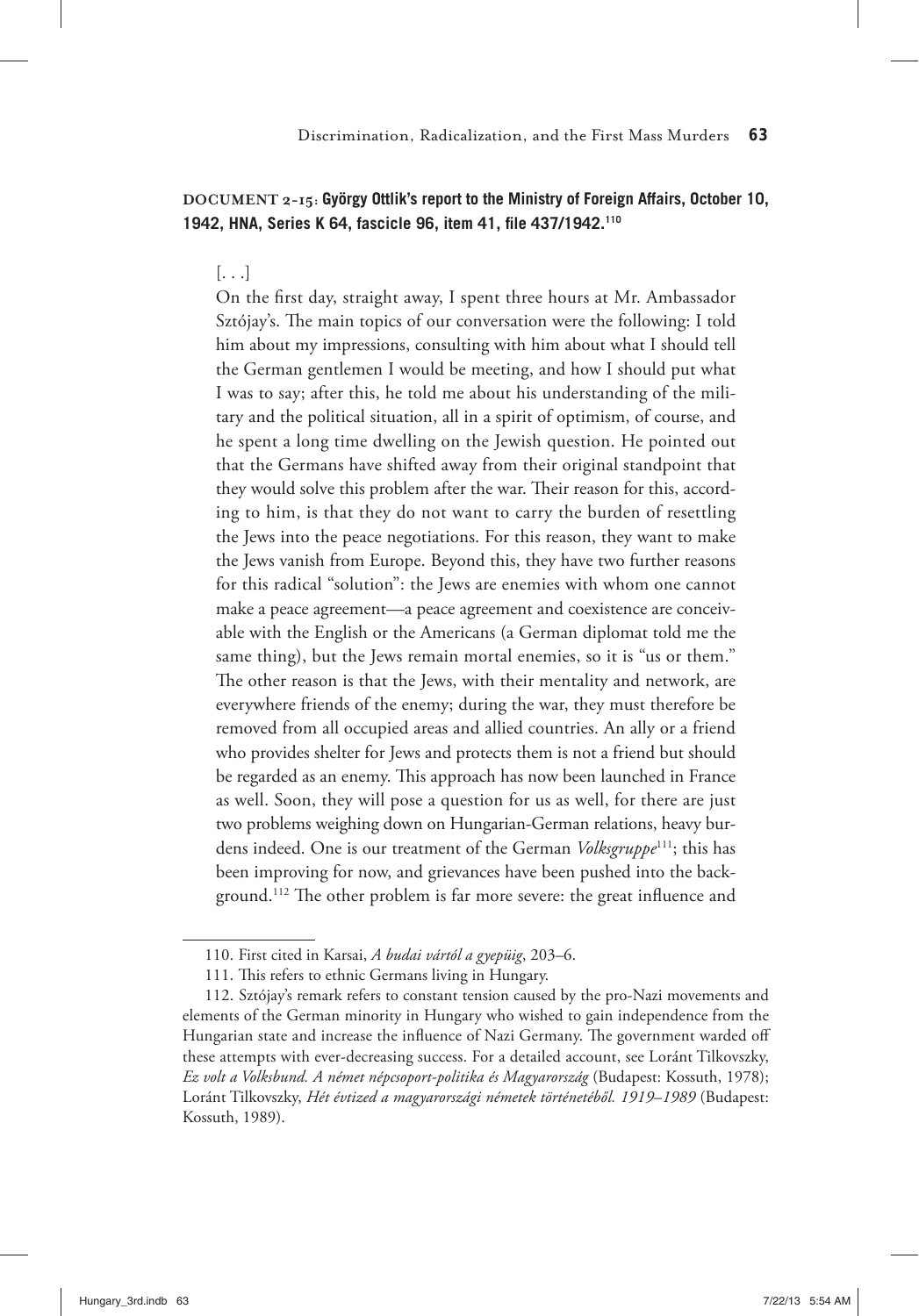#### **64** Chapter 2

role of the Jews in Hungary. As long as these continue, the Hungarians cannot be trusted. Sztójay would therefore consider it appropriate for Hungary to stop waiting until confronted with the question in a harsh manner. The country must speed up its changing of the guard and resettle a large portion of the Jewish population into occupied areas of Russia.<sup>113</sup> At first our Ambassador talked about 300,000 individuals, but then he lowered his estimate to 100,000. In response to my interjection, he made no secret of the fact that this move would not mean resettlement but murder.

During my response, I pointed out that we are not yet in a situation to take over the positions held by the Jews. In many places, in companies of varying sizes, I have an insider's perspective on what the real results of aryanization have been, and I must regrettably state that when it comes to intellectual productivity and diligence, Christian Hungarians, and especially the Hungarians of Hungarian origin, cannot, and perhaps do not even want to, keep up with the competition. They like income that requires no work and therefore favor the convenient position of a *Strohmann*. 114 To this Sztójay responded that if we do not make a move by ourselves, then the Germans will take the matter into their own hands after the war, remove the Jews, and put Germans in their places, and will do this even if "they perhaps win only a 75 percent victory, or a 50 percent one."

For my part, I emphasized that thinking about matters soberly, the takeover of the position of the Jewish capital, and economic replacement of the Jews would require at least a generation, thirty years—thirty years during which today's strong political and moral pressure would be maintained throughout. It is, so to speak, impossible to follow mobile capital, and it would simply disappear if there were threats and persecution. Forcing that solution would therefore lead to a rather severe economic crisis at a moment, during the last two or three years of the war, when we are supposed to be doing all we can to lift our economic, moral, and physical strength to the highest degree. If the Germans win—a total victory, not a 50 percent one, and I do not know what the latter is supposed to mean—then they will do whatever they please, and it will make no difference to what extent we try to please them beforehand. In terms of banishing 100,000 or 300,000 Jews, sentencing them to death, that would certainly be a fine gesture toward Germany. But it would not solve the

<sup>113.</sup> In Hungary the "aryanization" of Jewish property was widely called the "changing of the guard."

<sup>114.</sup> See the introduction to document 1-4 and the term *stróman* in the glossary.